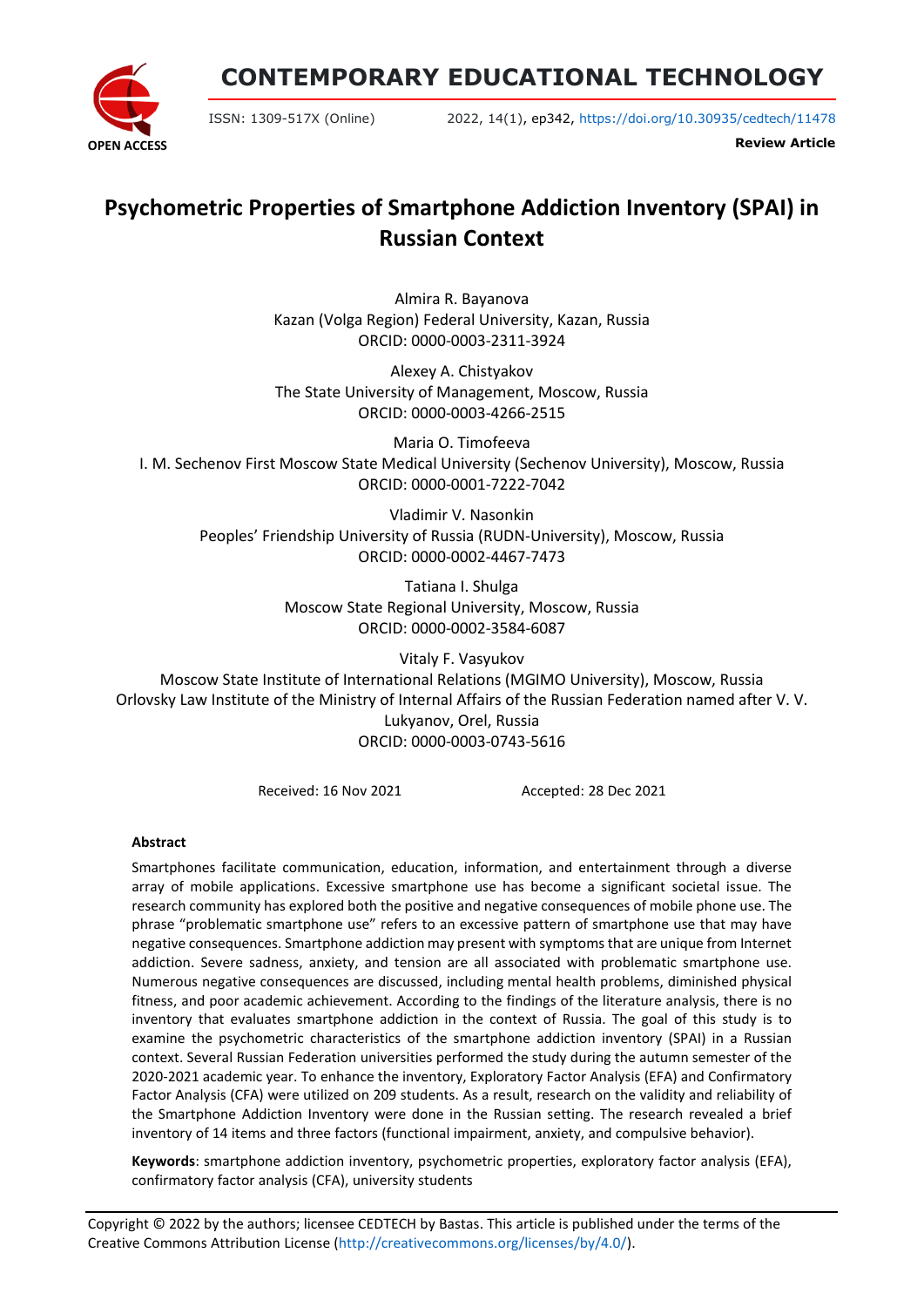#### **INTRODUCTION**

Increasingly common in everyday life, smartphones provide a wide range of mobile applications for communication, education, information and entertainment. While it is stated that 6.055 billion smartphones are used worldwide in 2020, this number is estimated to be 6.378 billion in 2021 and 7.516 billion in 2026 (O'Dea, 2021). With the rising popularity of smartphones, excessive smartphone use has emerged as a serious societal concern (Lin et al., 2014). However, it is not only possession of electronic equipment that is creating worry in the domains of psychology and cognition. Rather than that, it is the potential for dysfunction linked with smartphone usage that is prompting academics to emphasize the critical nature of studying the habit (Harris et al., 2020).

According to Gutierrez et al. (2016), the most major corpus of behavioral addictions today – the Internet, videogames, and mobile phones – are the subject of a growing number of research. In the past, Internet usage might manifest as a worldwide addiction or as involvement with addictive material and behaviors. Young (2009) looked at five main types of Internet addiction: (1) the computer itself, (2) the quest for information, (3) interaction compulsions, such as engagement with the web through online games, shopping, and so on, (4) cybersexuality, and (5) cybercontacts. At this point, technological addiction becomes apparent. Technology addiction is described as a compulsive and regular manner of using technology to avoid dealing with life's various difficulties (Agarwal & Kar, 2015). Thus, Lin et al. (20214) suggest that "Smartphone addiction" might be regarded a type of technology addiction.

As a result of this explosion in mobile phone use, research haslately exploded to examine both the beneficial and negative repercussions of mobile phone use (Billieux et al., 2015). The usage of a mobile phone entails optimizing communication between persons and systems. Additionally, mobile phone technology facilitated the development and validation of a diverse range of health-related and behavior change interventions and applications that aide in the management of such activities as weight management, smoking cessation, physical activity promotion, and chronic disease management (Akhmadieva et al., 2021; Anstey Watkins et al., 2018; Fjeldsoe et al., 2009; Marcolino et al., 2018).

There have been a variety of negative outcomes associated with mobile phone use, particularly excessive use, including (but not limited to) self-reported dependence and addiction-like symptoms, sleep disruption, financial difficulties, dangerous use (phoning while driving), prohibited use (phoning in prohibited areas), and mobile phone-based aggressive behaviors (e.g., cyberbullying) (Billieux et al., 2015; Chhabra et al., 2019; Oviedo-Trespalacios et al., 2017; Thomée et al., 2011).

According to American Society of Addiction Medicine (ASAM)

"Addiction is a treatable, chronic medical disease involving complex interactions among brain circuits, genetics, the environment, and an individual's life experiences. People with addiction use substances or engage in behaviors that become compulsive and often continue despite harmful consequences. Prevention efforts and treatment approaches for addiction are generally as successful as those for other chronic diseases." (ASAM, 2019).

For many individuals, the term "addiction" connotes the use of narcotics. As a result, it's somewhat unexpected that the majority of official definitions focus on drug intake. Despite these criteria, there is a growing consensusthat a variety of behaviors, including several that do not entail the consumption of a drug, are potentially addictive. These include gambling, binge eating, sex, exercise, videogame activity, romance, Internet usage, and work (Griffiths, 2005). According to Pavia et al. (2016), the research has not reached a consensus definition of smartphone addiction due to the existence of a broad variety of pattern symptoms and indications that cannot be properly classified as indicators of addiction.

Research has shown that problematic smartphone use is related to impulsivity (Contractor et al., 2017; De-Sola et al., 2017; Harris et al., 2020; Horvath et al., 2020; Tugun et al., 2020), impaired attention (Harris et al., 2020; Rezaee & Pedret, 2018; Roberts et al., 2015), and compromised inhibitory control (Chen et al., 2016;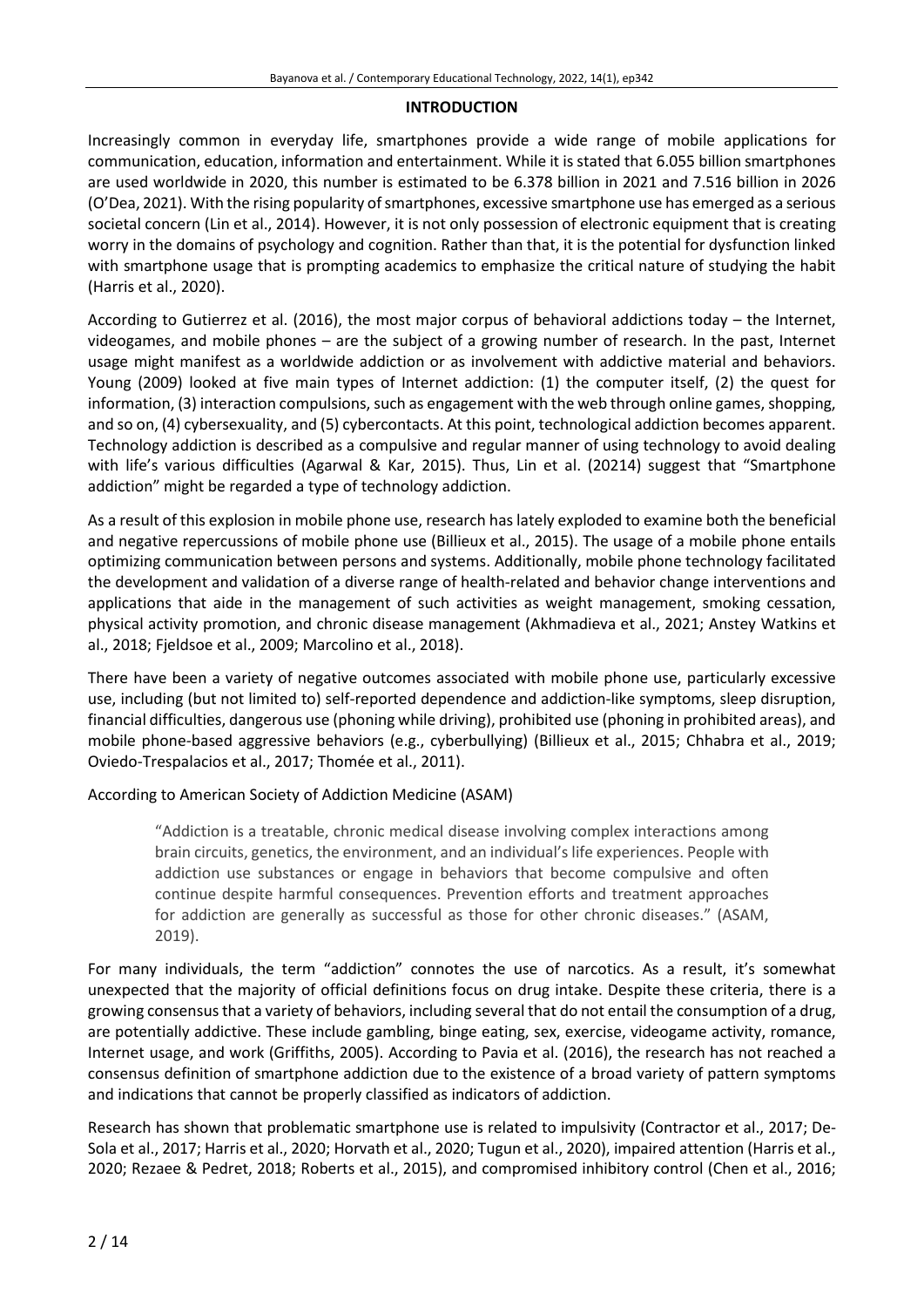Harris et al., 2020; Vezzoli et al., 2021).In recent years, academics and public health practitioners have focused more emphasis on problematic smartphone use such as smartphone addiction and nomophobia (fear of being detached from mobile phone connectivity). According to Awofala (2020), nomophobia is one of the predictive variables of smartphone addiction. However, given the idea of problematic smartphone use's relatively recent development as a research subject, definitions of the term are continually developing. Problematic smartphone use is a general term that refers to an obsessive habit of smartphone use that might have negative implications that impede the user's everyday functioning. Compulsive usage is a term that refers to an uncontrollable overuse of a smartphone that is characterized by maladaptive reliance and a proclivity to use it without being removed from it (Busch & McCarthy, 2021).

It is important to measure the prevalence of many addictive behaviors arising from digital tools among young people and adolescents. Such behaviors need to be addressed from both a psychological and a health point of view. For example; the research examined and assessed how changes in family structure affect online gaming addiction and delinquency in children in their vulnerable adolescence period. It is found that a considerable cause-and-effect link between juvenile delinquency and online gaming addiction (Choi et al., 2018). At the same time, it has been determined that addiction types such as internet addiction are also associated with cyberbullying (Mikhaylovsky et al., 2019). There is a relationship between addiction and misbehavior. In other words, addiction affects both themselves and the people around them.

Recent statistics on smartphone use indicate that only a tiny percentage of users exhibit addictive-like symptoms (Billieux et al., 2015; Elhai et al., 2017). Problematic smartphone use is connected with depression severity, anxiety, and stress (Arrivillaga et al., 2020; Elhai et al., 2017; Huckins et al., 2020). According to Mitchell and Hussain (2018), predictors of problematic smartphone use are impulsiveness, age, excessive reassurance seeking, and depression. There are no differences in terms of gender and extraversion personality type.

Although cellphones provide several benefits, researchers have explored various negative repercussions, including mental health difficulties (Bauer et al., 2020; Elhai et al., 2017; Thomée et al., 2011), decreased physical fitness (Lepp et al., 2014; Stanislaus et al., 2020), and decreased academic performance (Cha & Seo, 2018; Felisoni & Godoi, 2018; Lepp et al., 2014).

The symptoms of smartphone addiction may be distinct from those of Internet addiction. Lin et al. (2014) proved through exploratory factor analysis that smartphone addiction shares significant characteristics with DSM-5 substance-related disorders, including the following four majorfactors: obsessive behavior, functional impairment, withdrawal, and tolerance. In another study (Pavia et al., 2016), factors were named as "Time Spent", "Compulsiveness", "Daily Life Interference", "Craving", "Sleep Disorder".

Psychometric properties of smartphone addiction inventories were measured in different country contexts (Ching et al., 2015; Lopez-Fernandez, 2017; Pavia et al., 2016). In the literature review, no inventory was found that measures smartphone addiction in the context of Russia. It is aimed to contribute to the literature and to conduct a validity and reliability study of the inventory that can determine the prevalence of smartphone addiction among university students.

# **METHODS**

The objective of this study is to determine the psychometric properties of smartphone addiction inventory (SPAI) in the Russian context. The study was carried out in the fall semester of the 2020-2021 academic year in the following Russian universities: Kazan Federal University, The State University of Management, Sechenov University, RUDN-University, Moscow State Regional University, and MGIMO University.

# **Sample**

The sample group was selected to be university students who agreed to take part in the study. Researchers used convenience sampling technique in the sample determination process. The announcements were made by the researchers from the participating institutions. Participation in the study was entirely voluntary, and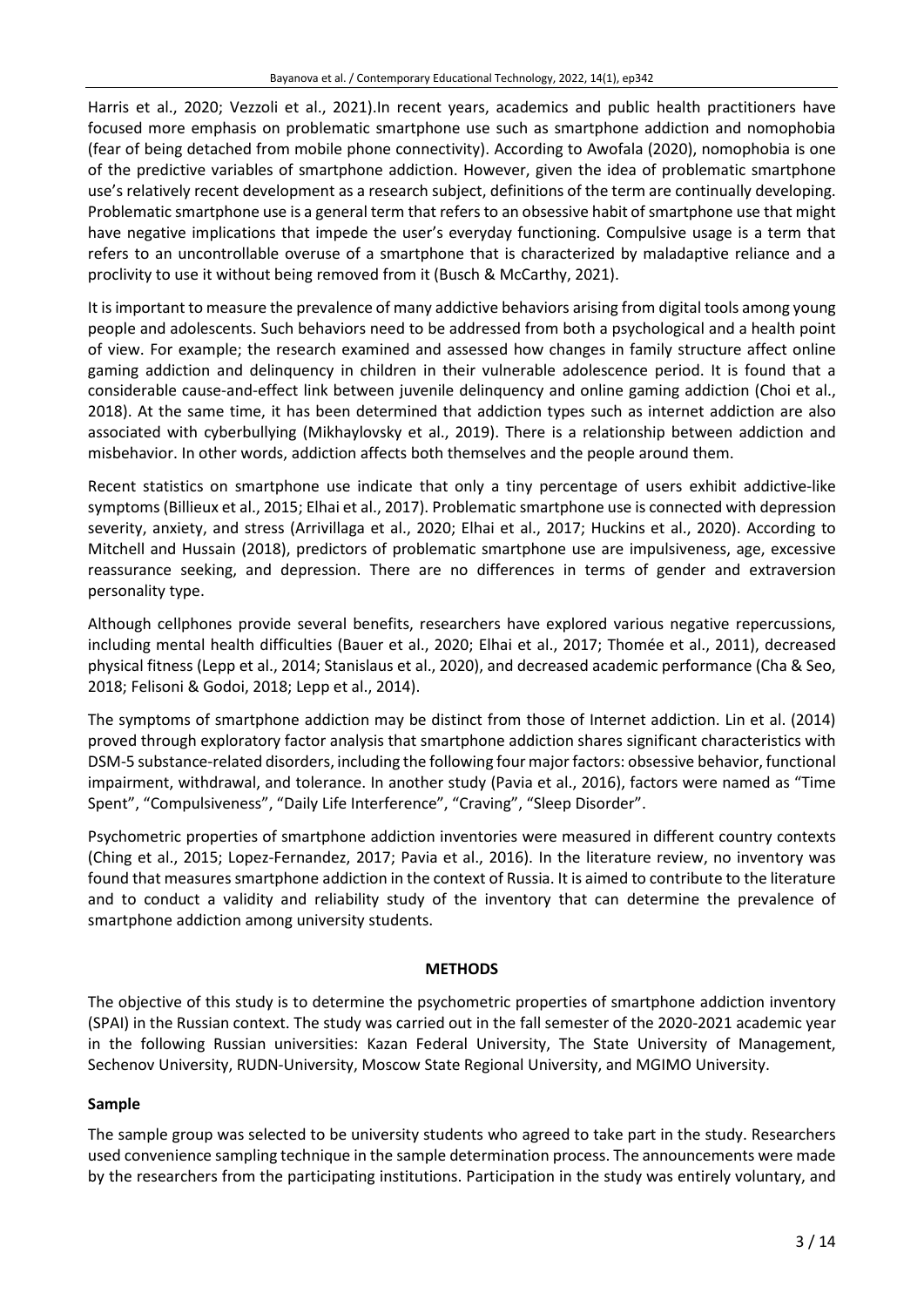no compensation was offered. The sample is made up of 209 students, and 74% of the group consists of females and 26% of males who came from different grade.

# **Inventory Items and Determination of Factors**

Inventory items (**Appendix 1**) were taken from the study by Lin et al. (2014). The inventory comprised 26 items that were originally categorized into four dimensions: functional impairment (8 items), withdrawal (6 items), compulsive behavior (9 items), and tolerance (3 items). In order to determine initial psychometric properties, EFA was conducted with a study group of 283 university students. As a result, it was found that the Cronbach's alpha for the overall scale was 0.94, and that it was 0.87, 0.88, 0.81, and 0.72 for the four variables, which were categorized as "compulsive behavior," "functional impairment," "withdrawal," and "tolerance," respectively. Four factors with eigenvalues greater than one were identified, and combined they explained 57.28 percent of the total variance (Lin et al., 2014).

Prior to undertaking factor analysis, the researchers determined if the obtained data were factorable; this was accomplished to determine whether the data obtained was sufficient to generate a series of factors. Williams et al (2010) advice using Kaiser-Mayer-Olkin (KMO) Sampling Adequacy Measurement and Bartlett Sphericity Test in order to determine factorability. KMO index is between 0 to 1. A KMO index greater than 0.50 indicates factor analysis (Williams et al., 2010; Yong & Pearce, 2013). Additionally, Bartlett's Test of Sphericity assures that variables and factors do not overlap (Hair et al., 2014; Yates, 1987) and should yield a significant level of p 0.5 to permit factorial analysis (Williams et al., 2010; Yong & Pearce, 2013).

Exploratory Factor Analysis (EFA) and Confirmatory Factor Analysis (CFA) were employed to improve the inventory's overall quality. EFA is accepted in multivariate statistical method (Edwards & Bagozzi, 2000; Watkins, 2018; Yates, 1987). Rotation approaches are used to obtain stronger structures in EFA. In this study, Varimax with Kaiser normalization was employed as a factor rotation approach in EFA (Hayton et al., 2004; Williams et al., 2010). The method of parallel analysis was used to identify the number of factors to be considered. In a parallel analysis, we evaluated real eigenvalues versus eigenvalues in a random order to see which was more accurate. In cases where real eigenvalues outnumber random ordered eigenvalues, factors are retained (Hayton et al., 2004; Williams et al., 2010). Additionally, the item is removed if it (a) loaded on multiple factors and the difference between the two loading factors is less than 0.1, or (b) achieved a factor load less than 0.4 (Deng et al., 2017).

CFA is used to enhance items during inventory construction and validation by evaluating the nature and linkages of structures. Because the structural model is developed using CFA, a conclusive hypothesis regarding the instances analyzed may be produced (Jackson et al., 2009). To evaluate model fit, there is a need to analyze indices such as the chi-square goodness, Root Mean Squared Error of Approximation (RMSEA), Standardized Root Mean Square Residual (SRMR), Comparative Fit İndex (CFI), and Tucker-Lewis index (TLI) (Yu, 2002).

# **Reliability Calculations**

Cronbach alpha coefficient analysis was used to assess the newly designed tool's reliability. Alpha coefficient should be greater than 0.70 (Kline, 2005) and not greater than 0.94 for perfect reliability (Fraenkel et al., 2012; Taber, 2018). Additionally, we calculated composite reliability.

# **Data Analyses**

Jamovi (The Jamovi Project, 2021) software was utilized in the study for EFA, CFA, and inferential analysis during the scale's psychometric assessments. It is stated that Jamovi is an open-source, free software package for performing basic statistical calculations. 0.05 was used as the statistical significance level. The measurement has a normal distribution (Shapiro-Wilk W=0.99 p(0.178)>0.5, Skewness=0.168, Kurtosis=- 0.406) and have not outliers (-2.09<z<2.82, no outlier sign in boxplot).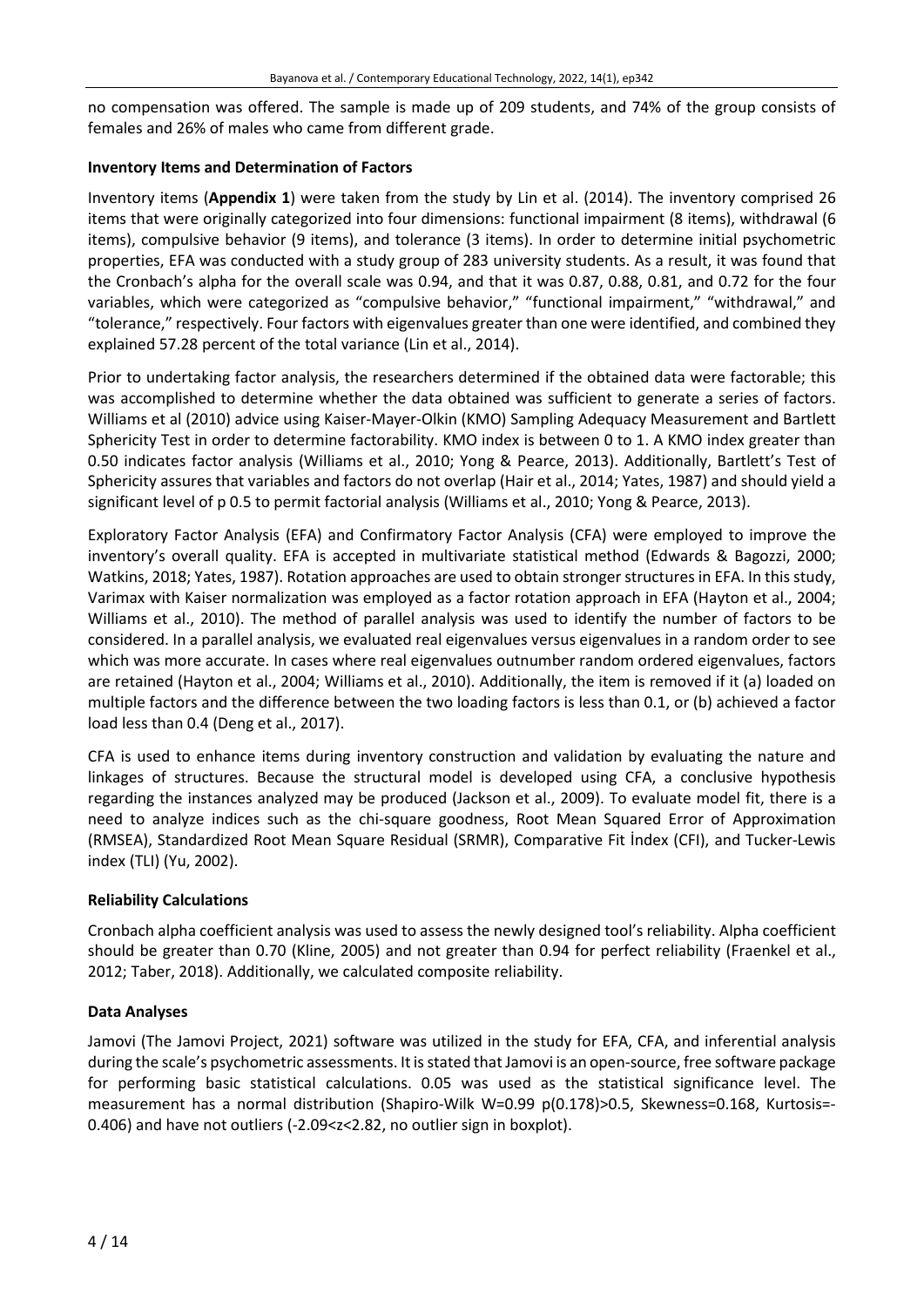| Bayanova et al. / Contemporary Educational Technology, 2022, 14(1), ep342 |  |  |  |  |  |  |  |
|---------------------------------------------------------------------------|--|--|--|--|--|--|--|
|---------------------------------------------------------------------------|--|--|--|--|--|--|--|

| Table 1. Initial factor loading |          |          |            |  |  |  |
|---------------------------------|----------|----------|------------|--|--|--|
|                                 | Factor 1 | Factor 2 | Uniqueness |  |  |  |
| Item 1                          | 0.632    | 0.487    | 0.337      |  |  |  |
| Item 2                          | 0.614    | 0.507    | 0.365      |  |  |  |
| Item 3                          | 0.604    | 0.432    | 0.441      |  |  |  |
| Item 4                          | 0.678    |          | 0.264      |  |  |  |
| Item 5                          | 0.594    |          | 0.555      |  |  |  |
| Item 6                          | 0.680    |          | 0.526      |  |  |  |
| Item 7                          | 0.615    |          | 0.572      |  |  |  |
| Item 8                          | 0.505    |          | 0.687      |  |  |  |
| Item 9                          | 0.572    |          | 0.671      |  |  |  |
| Item 10                         | 0.627    |          | 0.524      |  |  |  |
| Item 11                         | 0.668    |          | 0.548      |  |  |  |
| Item 12                         | 0.580    |          | 0.588      |  |  |  |
| Item 13                         | 0.595    |          | 0.601      |  |  |  |
| Item 14                         | 0.527    |          | 0.719      |  |  |  |
| Item 15                         |          |          | 0.771      |  |  |  |
| Item 16                         | 0.693    |          | 0.507      |  |  |  |
| Item 17                         | 0.562    |          | 0.652      |  |  |  |
| Item 18                         | 0.578    |          | 0.599      |  |  |  |
| Item 19                         | 0.750    |          | 0.429      |  |  |  |
| Item 20                         | 0.572    |          | 0.627      |  |  |  |
| Item 21                         |          |          | 0.829      |  |  |  |
| Item 22                         | 0.677    |          | 0.482      |  |  |  |
| Item 23                         | 0.708    |          | 0.411      |  |  |  |
| Item 24                         | 0.673    |          | 0.446      |  |  |  |
| Item 25                         | 0.690    |          | 0.511      |  |  |  |
| Item 26                         | 0.701    |          | 0.445      |  |  |  |

#### **RESULTS**

First of all, exploratory factor analysis and then the results obtained will be confirmed by confirmatory factor analysis. Then, reliabilities' results will be shared.

# **Exploratory Factor Analysis Result**

According to the results of the Bartlett test ( $\chi^2$ =2611, df=325, p<0.001) and the KMO test (0.929), the study data can be used for factor analysis. Primarily, EFA was applied with no rotation. Loading factors are presented in **Table 1**.

The rotation method was applied to generate a stronger and more organized structure. The Varimax rotation has been applied. The loading factor was set at 0.4 as the cutoff value.

According to the results of parallel analyses (**Figure 1**), two factors have been identified. The initial eigenvalues of the first two components (9.68 and 1.11,) are greater than the eigenvalues obtained from simulation. Moreover, as can be seen in the Scree plot, the initial eigenvalues in the first two factors are higher than the values obtained by randomly simulating the first two factors. Items with loading values less than 0.4 were deleted and loaded on multiple factors, then the analysis was repeated. As a consequence, only 14 things remained following the removal of the items 5, 6, 7, 9, 12, 14, 15, 17, 19, 20, 21, and 22 from the list of possible items.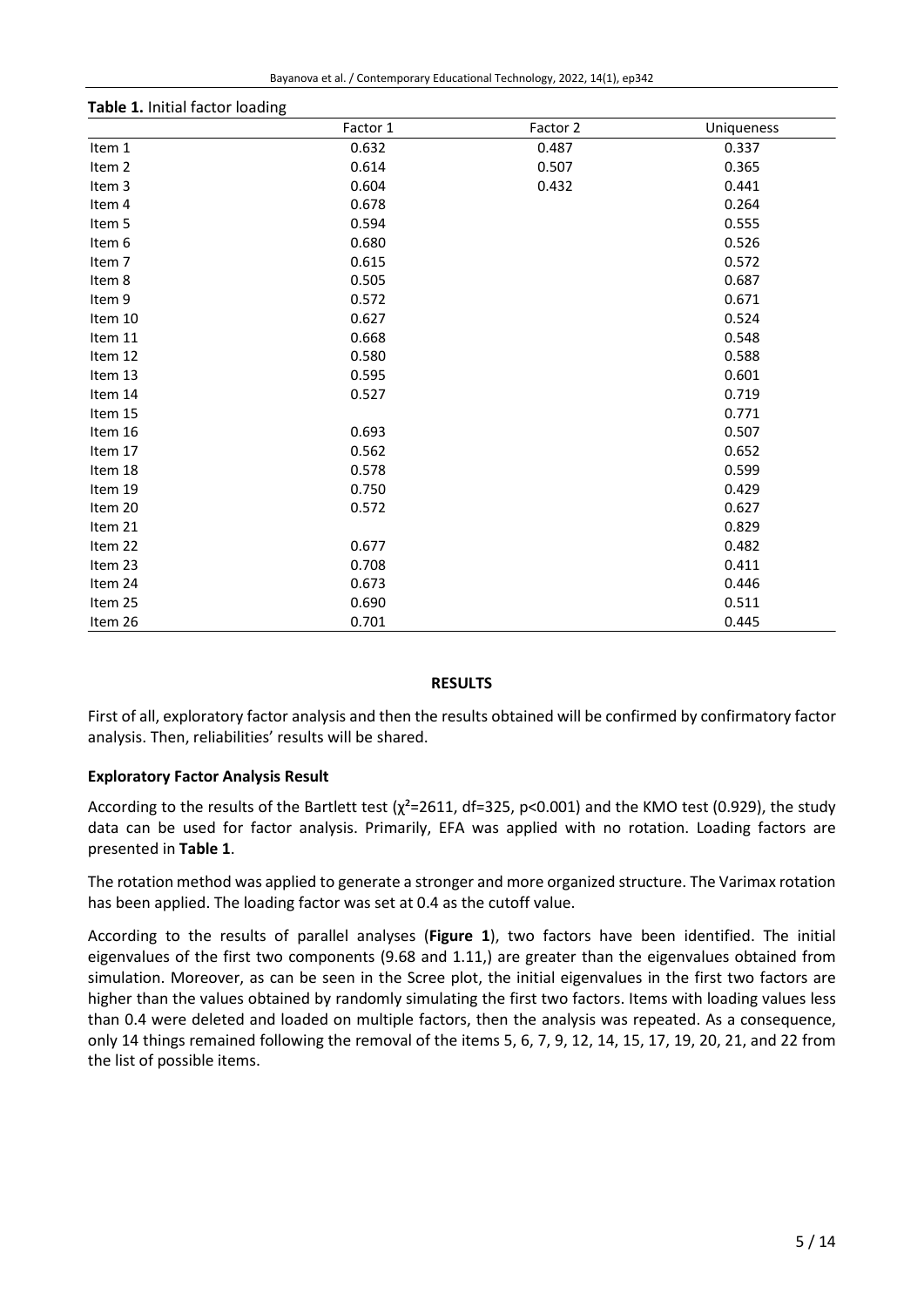

**Figure 1.** First solution for scree plot





| Table 2. Final version factor loading |  |  |  |  |
|---------------------------------------|--|--|--|--|
|---------------------------------------|--|--|--|--|

| <b>Items</b>                                                                                       |       | Factor 1 Factor 2 Factor 3 |       |
|----------------------------------------------------------------------------------------------------|-------|----------------------------|-------|
| I make it a habit to use smartphone and the sleep quality and total sleep time decreased.          | 0.759 |                            |       |
| I feel tired on daytime due to late-night use of smartphone.                                       | 0.743 |                            |       |
| I need to spend an increasing amount of time on smartphone to achieve same satisfaction as before. | 0.601 |                            |       |
| I cannot have meal without smartphone use.                                                         | 0.595 |                            |       |
| (My recreational activities are reduced due to smartphone use.                                     | 0.516 |                            |       |
| I have slept less than 4 h due to using smartphone more than once.                                 | 0.511 |                            |       |
| I feel aches and soreness in the back or eye discomforts due to excessive smartphone use.          | 0.497 |                            |       |
| I was told more than once that I spent too much time on smartphone.                                |       | 0.817                      |       |
| I feel uneasy once I stop smartphone for a certain period of time                                  |       | 0.755                      |       |
| I find that I have been hooking on smartphone longer and longer.                                   |       | 0.676                      |       |
| I feel restless and irritable when the smartphone is unavailable.                                  |       | 0.577                      |       |
| I feel missing something after stopping smartphone for a certain period of time.                   |       |                            | 0.646 |
| I feel distressed or down once I cease using smartphone for a certain period of time.              |       |                            | 0.628 |
| I fail to control the impulse to use smartphone.                                                   |       |                            | 0.498 |

KMO (0.907) and Bartlett's test ( $\chi^2$ =1362, df=91, p<0.001) were calculated in the second analysis. They also are on a significant level. So, the data is useable for factor analysis.

Three variables were identified as a consequence of the parallel analysis. As seen in **Figure 2**, the initial eigenvalues for the first three components are bigger than the randomly produced simulation values. All items were gathered based on three factors. The factors and load values are as specified in **Table 2**.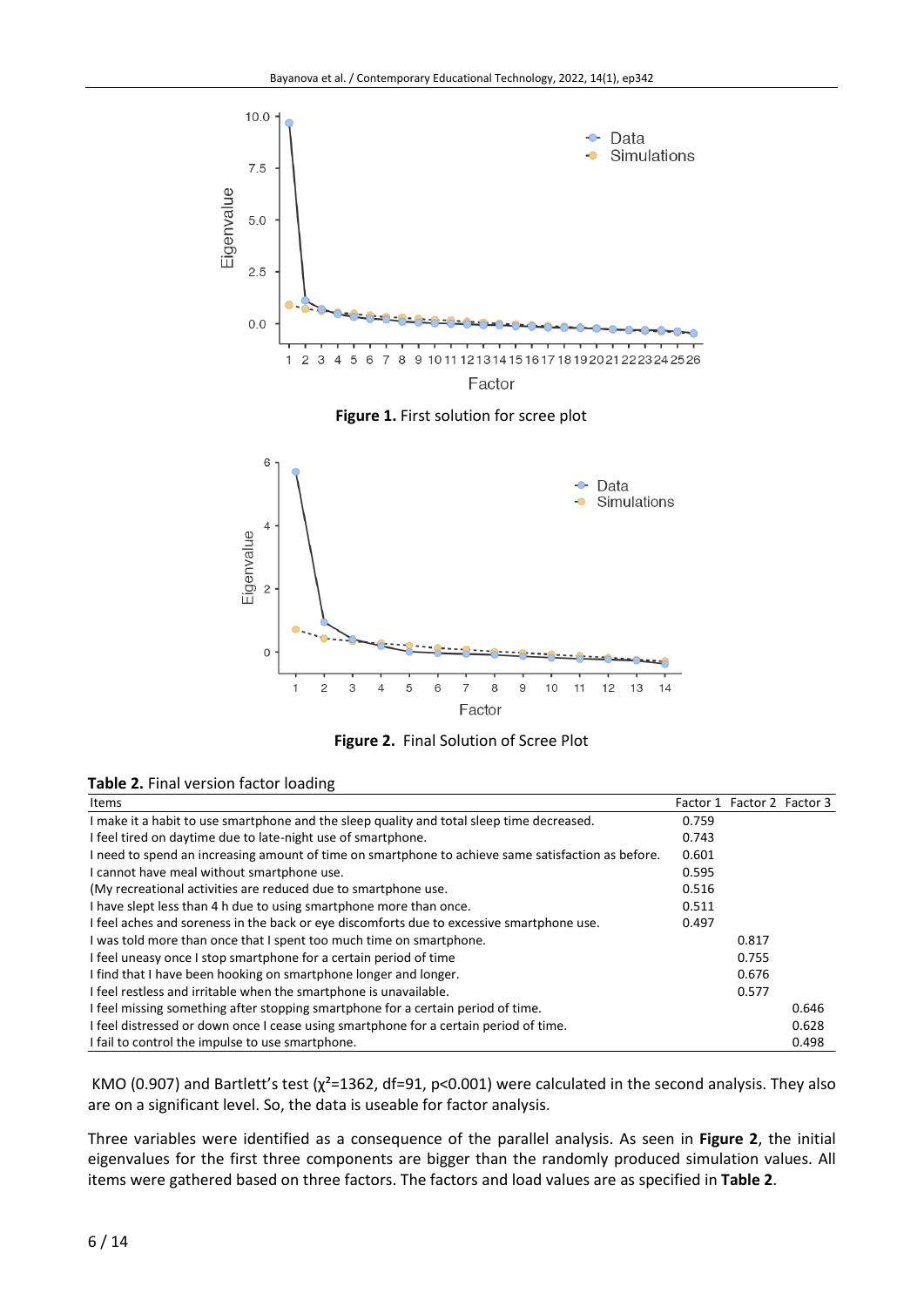| Table 3. The variances and total variances of the factors |  |
|-----------------------------------------------------------|--|
|-----------------------------------------------------------|--|

| Factor                | SS loadings | % of variance | Cumulative % |
|-----------------------|-------------|---------------|--------------|
| Functional impairment | 3.15        | 22.5          | 22.5         |
| Anxiety               | 2.67        | 19.0          | 41.5         |
| Compulsive behavior   | 1.73        | 12.3          | 53.9         |

**Table 4.** Fit indices for the initial model and final model

|                  |                 |       |       |             |        |        | RMSEA 90% CI |
|------------------|-----------------|-------|-------|-------------|--------|--------|--------------|
|                  | $\chi^2$ /df    | CFI   | TLI   | <b>SRMR</b> | RMSEA  | LOW.   | High         |
| Cut-off criteria | $\leq$ 2: good  | >0.90 | >0.90 | < 0.08      | < 0.05 |        |              |
| Initial model    | 154/74=2.08     | 0.939 | 0.925 | 0.0507      | 0.0719 | 0.0558 | 0.0879       |
| Final model      | $107/71 = 1.51$ | 0.972 | 0.965 | 0.0473      | 0.0495 | 0.0289 | 0.0679       |

Note: Chi-square goodness (χ²), Degree of freedom(df), Comparative fit index (CFI), Tucker-Lewis index (TLI), Standardized root mean square residual (SRMR), Root mean squared error of approximation (RMSEA).

All factor loadings vary between +0.497 and +0.759. In the factor I, there are 7 items. When the seven items listed above are taken into consideration, it will become clear that the items are connected to the impairment of the individual's quality of life. So, the first factor may be called as "Functional impairment". Second factor has 4 items. They are mostly related to an emotional issue. So, it may be called "Anxiety". They are mostly concerned with self-control. It might be referred to as "Compulsive behavior".

When factor structures such as those in **Table 3** are examined, the scale of three factors and 14 items accounts for 53.9 percent of the total variance. These components provide a variety of topologies based on the correlation calculation between them. Correlation coefficients of  $r = 0.00$  are not statistically significant. As a result, "functional impairment," "anxiety," and "compulsive behavior" all refer to distinct structural components.

# **Confirmatory Factor Analysis**

A CFA test model analysis indicated that the latent variable is true and may be further processed to validate the structural model.

The first model fit indices are not acceptable since the CFI and TLI are acceptable but the RMSEA is more than the cutoff values on the other hand (**Table 4**). In the first model, there is not any covariance connection. The final model was produced by using the software's proposed covariance connections (shown in **Figure 3**). When the final model fit indices are examined, it is observed that the CFI and TLI values are greater than 0.9, the SRMR value is less than 0.08, and the RMSEA value is less than 0.05 (Hair et al., 2014; Yu, 2002). The CFA results indicate that the inventory is at an acceptable level. **Table 5** depicts factor loading values.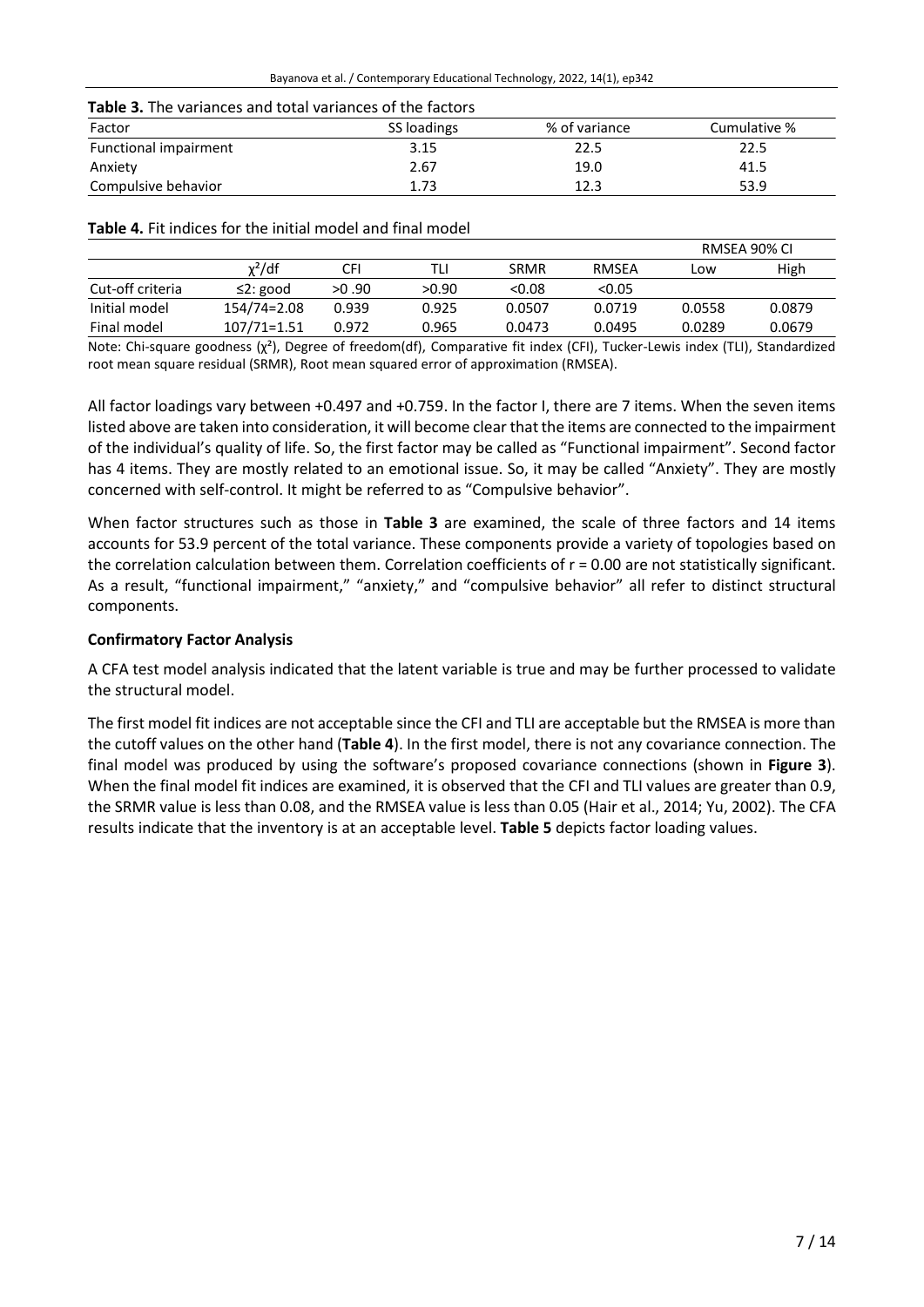

**Figure 3.** Path diagram of CFA

| ັ<br>Factor           | Indicator          | Estimate | SE     | Z     | р       | Std. Estimate |
|-----------------------|--------------------|----------|--------|-------|---------|---------------|
| Functional impairment | Item8              | 0.612    | 0.0718 | 8.51  | < 0.001 | 0.574         |
|                       | Item13             | 0.648    | 0.0712 | 9.10  | < 0.001 | 0.603         |
|                       | Item18             | 0.598    | 0.0631 | 9.49  | < 0.001 | 0.626         |
|                       | Item <sub>23</sub> | 0.783    | 0.0588 | 13.32 | < 0.001 | 0.801         |
|                       | Item24             | 0.676    | 0.0611 | 11.07 | < 0.001 | 0.702         |
|                       | Item25             | 0.706    | 0.0668 | 10.57 | < 0.001 | 0.683         |
|                       | Item26             | 0.793    | 0.0661 | 12.00 | < .001  | 0.746         |
| Anxiety               | Item1              | 0.837    | 0.0557 | 15.04 | < 0.001 | 0.890         |
|                       | Item <sub>2</sub>  | 0.697    | 0.0533 | 13.07 | < 0.001 | 0.778         |
|                       | Item <sub>3</sub>  | 0.653    | 0.0571 | 11.43 | < 0.001 | 0.706         |
|                       | Item4              | 0.760    | 0.0578 | 13.15 | < .001  | 0.823         |
| Compulsive behaviour  | Item10             | 0.615    | 0.0615 | 9.99  | < 0.001 | 0.667         |
|                       | Item11             | 0.738    | 0.0633 | 11.67 | < 0.001 | 0.749         |
|                       | Item16             | 0.734    | 0.0613 | 11.99 | < .001  | 0.767         |

When the relationship of each item with the relevant factors is examined, it is at the p<0.001 level for all items. According to the CFA result, there is no item that should be removed from the inventory.

# **Reliability Analysis**

Sufficient reliability is defined as being greater than 0.7 for both reliability measurements. According to Taber (2018), a Cronbach alpha of greater than 0.60 is an acceptable threshold. Composite reliability must exceed 0.7 (Hair et al., 2014; Schumacker & Lomax, 2004). Cronbach's alpha and McDonald's value are both better than 0.7, as seen in **Table 6**. Additionally, it was revealed that Cronbach's alpha value for the overall scale is 0.904, whereas McDonald's alpha value is 0.905.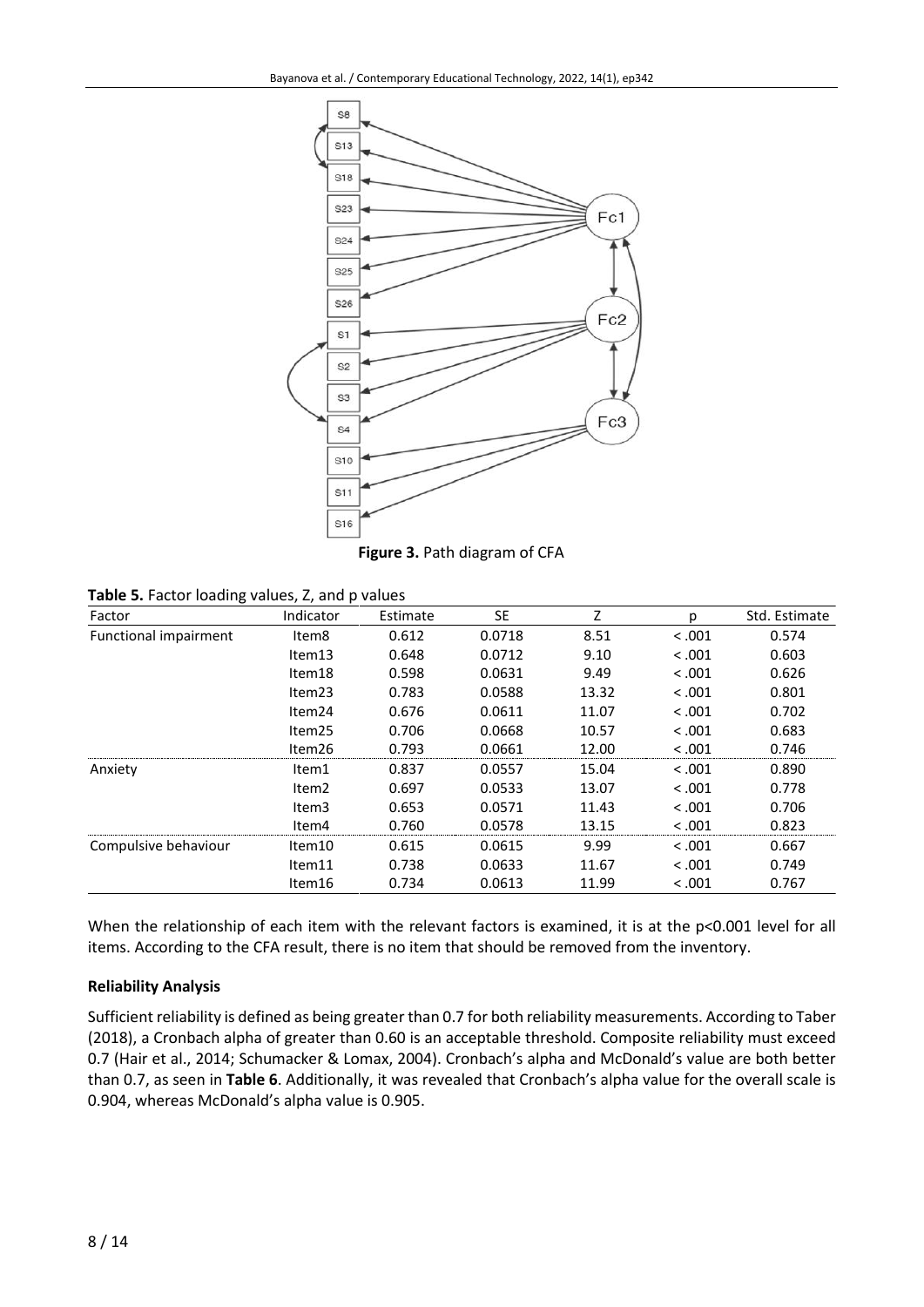| <b>Table 0.</b> INCREDIBLY TOSURES TOT COLD INTO THE RITH SUD UNITED SIGN |                 |                   |              |  |  |  |  |
|---------------------------------------------------------------------------|-----------------|-------------------|--------------|--|--|--|--|
| Factors name                                                              | Number of items | Cronbach $\alpha$ | McDonald's ω |  |  |  |  |
| Functional impairment                                                     |                 | 0.850             | 0.854        |  |  |  |  |
| Anxiety                                                                   |                 | 0.854             | 0.856        |  |  |  |  |
| Compulsive behavior                                                       |                 | 0.771             | 0.772        |  |  |  |  |
| Total inventory                                                           | 14              | 0.904             | 0.905        |  |  |  |  |

# **Table 6.** Reliability results for total inventory and sub-dimension

# **DISCUSSION AND CONCLUSIONS**

The purpose of this study is to investigate the psychometric features of the smartphone addiction inventory (SPAI) in the setting of Russia. The study was conducted at Kazan Federal University, The State University of Management, Sechenov University, RUDN-University, Moscow State Regional University, and MGIMO University during the autumn semester of the 2020-2021 academic year.

Exploratory Factor Analysis (EFA) and Confirmatory Factor Analysis (CFA) were used on 209 students to improve the inventory. The EFA method is stated one of the multivariate statistical techniques (Edwards & Bagozzi, 2000; Watkins, 2018). In EFA Varimax with Kaiser normalization was used asthe factor method. Also, in order to determine the number of the factors, the parallel analysis approach was used. In a parallel analysis, real eigenvalues are compared with the random ordered eigenvalues. Factor is kept when actual eigenvalues exceed the random ordered eigenvalues (Williams et al., 2010). The item is also deleted if it (a) loaded on multiple factors with a difference of less than 0.1 between the two loading factors, or (b) obtained a factor load of less than 0.4. (Deng et al., 2017). As a consequence, only 14 things remained following the removal of the items 5, 6, 7, 9, 12, 14, 15, 17, 19, 20, 21, and 22 from the list of possible items.

As a result of second calculation, KMO (0.907) and Bartlett's test ( $\chi^2$ =1362, df=91, p<0.001) were on the significant level (Yong & Pearce, 2013). All items were classified into three variables using a scree plot and parallel analysis.

Factor loadings range from +0.497 to +0.759. There are seven items in the first factor. When the seven items stated above are considered, it becomes evident that the items are linked to a degradation in an individual's quality of life. As a result, the first element might be referred to as "functional impairment." There are four items in the second factor. They are almost always linked to an emotional problem. As a result, it may be referred to as "Anxiety" The majority of their concerns revolve with self-control. "Compulsive behaviour" is a term that has been used to describe it. In another study, the inventory items were grouped in a different way and the factors were named as Time Spent", "Compulsiveness", "Daily Life Interference", "Craving", "Sleep Disorder" (Pavia et al., 2016).

A CFA test model analysis was used to assess when the structure in the inventory is correct and may be further processed to validate the structural model. When looking at the final model fit indices, the CFI and TLI values are both greater than 0.95, the SRMR value is less than 0.08, and the RMSEA value is less than 0.05. (Hair et al., 2014). The scale is in line with the findings of the CFA. CFA calculation was made in the scale development study (Lin et al., 2014). In the study by Pavia et al. (2016), the 5-factor construct was confirmed by CFA. It was also discovered that the total scale of Cronbach alpha value is 0.904, and of McDonald is 0.905. Lin et al. (2014) calculated Cronbach alpha as 0.94

As a result, validity and reliability studies of Smartphone Addiction Inventory in the Russian context were conducted. According to the results of the analysis, a short inventory of 14 items and 3 factors was obtained. It is recommended for future researchers to conduct the validity and reliability study of the inventory with different groups. In addition, comparisons can be made by repeating the study in different cultural contexts. In addition, the inventory can be used to determine the prevalence of smartphone addiction among university students, especially with the widespread use of smartphones due to the pandemic. The study collects data on a voluntary basis. As a result, faculties and departments were not considered. The sample may not be representative of all students. This is a research limitation.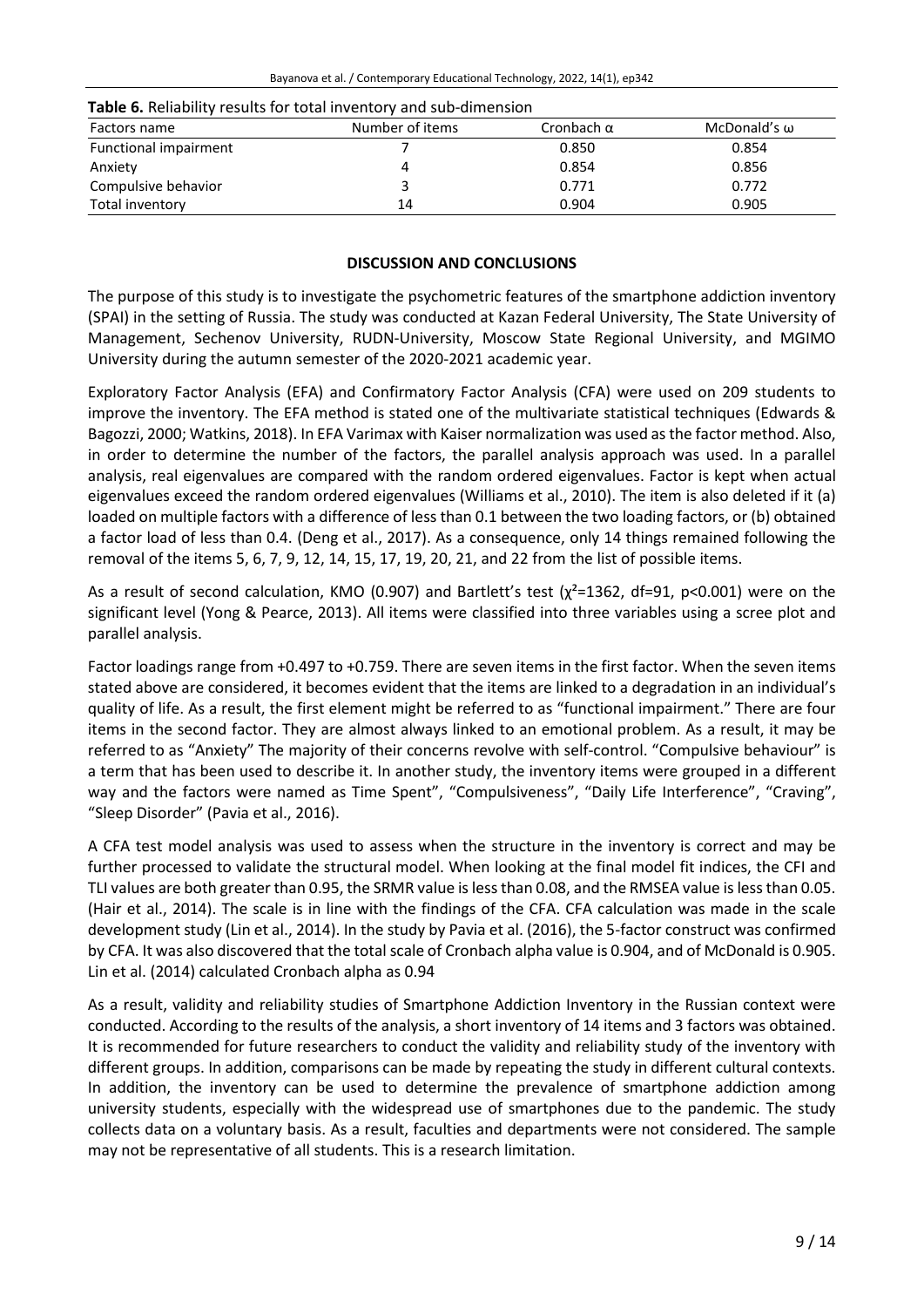**Author contributions:** All authors were involved in concept, design, collection of data, interpretation, writing, and critically revising the article. All authors approve final version of the article.

**Funding:** This paper has been supported by the Kazan Federal University Strategic Academic Leadership Program.

**Declaration of interest:** Authors declare no competing interest.

**Data availability:** Data generated or analysed during this study are available from the authors on request.

#### **REFERENCES**

- Agarwal, V., & Kar, S. K. (2015). Technology addiction in adolescents. *Journal of Indian Association for Child and Adolescent Mental Health, 11*(3), 170-174.
- Akhmadieva, R. S., Mikhaylovsky, M. N., Simonova, M. M., Nizamutdinova, S. M., Prokopyev, A. I., & Ostanina, S. S. (2021). Public relations in organizations in sportsman students view: Development of management tools or healthy and friendly relations formation. *Journal of Human Sport and Exercise, 16*(3proc), 1272-1279. <https://doi.org/10.14198/jhse.2021.16.Proc3.43>
- Anstey Watkins, J. O. T., Goudge, J., Gómez-Olivé, F. X., & Griffiths, F. (2018). Mobile phone use among patients and health workers to enhance primary healthcare: A qualitative study in rural South Africa. *Social Science and Medicine, 198*, 139-147. <https://doi.org/10.1016/j.socscimed.2018.01.011>
- Arrivillaga, C., Rey, L., & Extremera, N. (2020). Adolescents' problematic internet and smartphone use is related to suicide ideation: Does emotional intelligence make a difference? *Computers in Human Behavior, 110*, 106375. <https://doi.org/10.1016/j.chb.2020.106375>
- ASAM. (2019). *ASAM definition of addiction*. <https://www.asam.org/Quality-Science/definition-of-addiction>
- Awofala, A. O. (2020). Investigating nomophobia as a predictor of smartphone addiction among Nigerian preservice mathematics teachers. *Indonesian Journal of Informatics Education, 4*(2), 42. <https://doi.org/10.20961/ijie.v4i2.40021>
- Bauer, M., Glenn, T., Geddes, J., Gitlin, M., Grof, P., Kessing, L. V., Monteith, S., Faurholt-Jepsen, M., Severus, E., & Whybrow, P. C. (2020). Smartphones in mental health: A critical review of background issues, current status and future concerns. *International Journal of Bipolar Disorders, 8*(1), 1-19. <https://doi.org/10.1186/s40345-019-0164-x>
- Billieux, J., Maurage, P., Lopez-Fernandez, O., Kuss, D. J., & Griffiths, M. D. (2015). Can disordered mobile phone use be considered a behavioral addiction? An update on current evidence and a comprehensive model for future research. *Current Addiction Reports, 2*(2), 156-162. [https://doi.org/10.1007/s40429-](https://doi.org/10.1007/s40429-015-0054-y) [015-0054-y](https://doi.org/10.1007/s40429-015-0054-y)
- Busch, P. A., & McCarthy, S. (2021). Antecedents and consequences of problematic smartphone use: A systematic literature review of an emerging research area. *Computers in Human Behavior, 114*, 106414. <https://doi.org/10.1016/j.chb.2020.106414>
- Cha, S. S., & Seo, B. K. (2018). Smartphone use and smartphone addiction in middle school students in Korea: Prevalence, social networking service, and game use. *Health Psychology Open, 5*(1), 1-15. <https://doi.org/10.1177/2055102918755046>
- Chen, J., Liang, Y., Mai, C., Zhong, X., & Qu, C. (2016). General deficit in inhibitory control of excessive smartphone users: Evidence from an event-related potential study. *Frontiers in Psychology, 7*, 1-9. <https://doi.org/10.3389/fpsyg.2016.00511>
- Chhabra, R., Verma, S., & Rama Krishna, C. (2019). Detecting aggressive driving behavior using mobile smartphone. In *Proceedings of 2nd International Conference on Communication, Computing and Networking* (pp. 513-521). [https://doi.org/10.1007/978-981-13-1217-5\\_49](https://doi.org/10.1007/978-981-13-1217-5_49)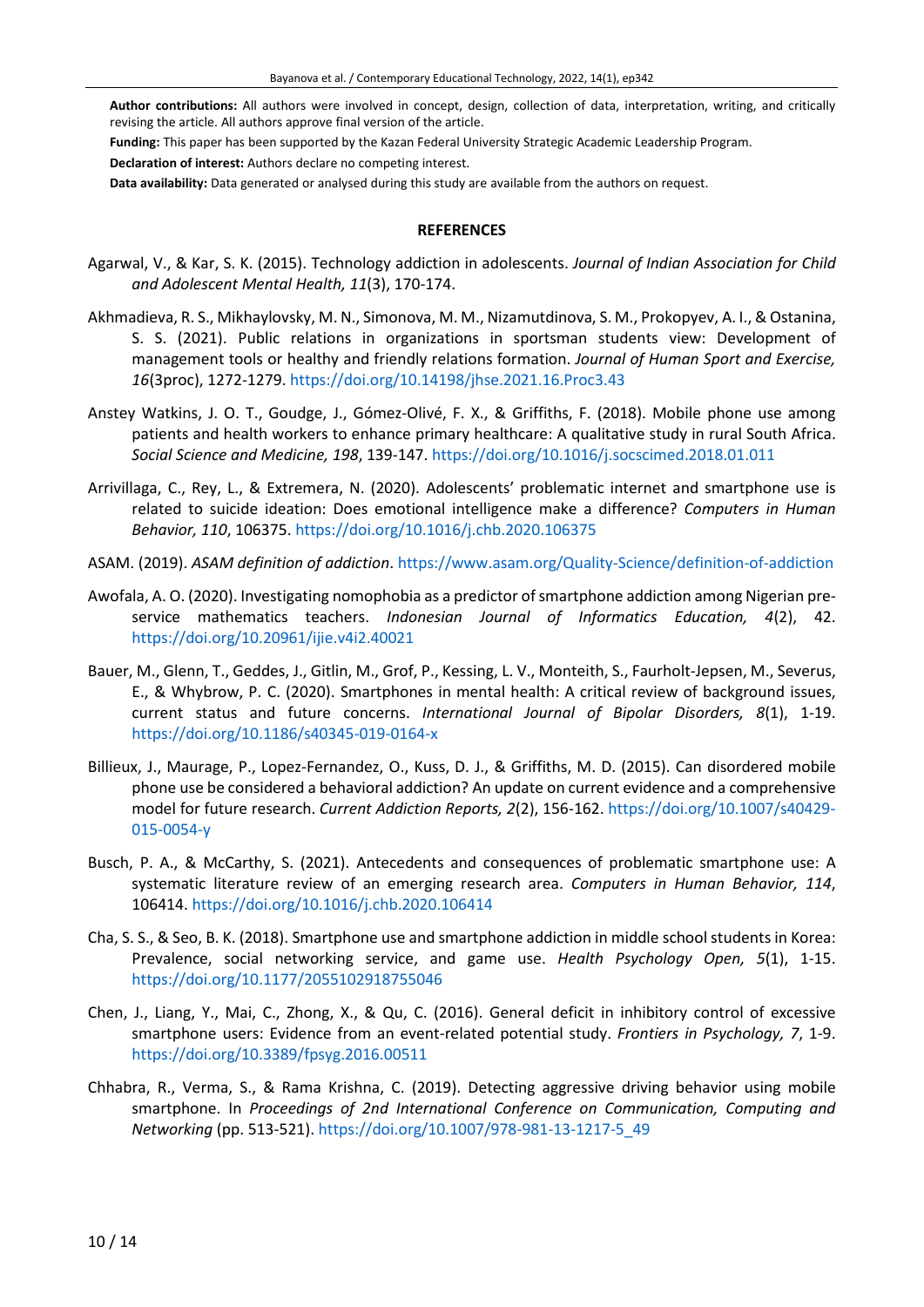- Ching, S. M., Yee, A., Ramachandran, V., Lim, S. M. S., Sulaiman, W. A. W., Foo, Y. L., & Hoo, F. K. (2015). Validation of a Malay version of the smartphone addiction scale among medical students in Malaysia. *PLoS ONE, 10*(10), 1-11. <https://doi.org/10.1371/journal.pone.0139337>
- Choi, C., Hums, M. A., & Bum, C. H. (2018). Impact of the family environment on juvenile mental health: eSports online game addiction and delinquency. *International Journal of Environmental Research and Public Health, 15*(12), 2850. <https://doi.org/10.3390/ijerph15122850>
- Contractor, A. A., Weiss, N. H., Tull, M. T., & Elhai, J. D. (2017). PTSD's relation with problematic smartphone use: Mediating role of impulsivity. *Computers in Human Behavior, 75*, 177-183. <https://doi.org/10.1016/j.chb.2017.05.018>
- Deng, M., Wang, S., Guan, W., & Wang, Y. (2017). The development and initial validation of a questionnaire of inclusive teachers' competency for meeting special educational needs in regular classrooms in China. *International Journal of Inclusive Education, 21*(4), 416-427. <https://doi.org/10.1080/13603116.2016.1197326>
- De-Sola, J., Talledo, H., Rubio, G., & de Fonseca, F. R. (2017). Development of a mobile phone addiction craving scale and its validation in a Spanish adult population. *Frontiers in Psychiatry, 8*, 90. <https://doi.org/10.3389/fpsyt.2017.00090>
- Edwards, J. R., & Bagozzi, R. P. (2000). On the nature and direction of relationships between constructs and measures. *Psychological Methods, 5*(2), 155-174. [https://doi.org/10.1037//1082-989x.5.2.155](https://doi.org/10.1037/1082-989x.5.2.155)
- Elhai, J. D., Dvorak, R. D., Levine, J. C., & Hall, B. J. (2017). Problematic smartphone use: A conceptual overview and systematic review of relations with anxiety and depression psychopathology. *Journal of Affective Disorders, 207*, 251-259. <https://doi.org/10.1016/j.jad.2016.08.030>
- Felisoni, D. D., & Godoi, A. S. (2018). Cell phone usage and academic performance: An experiment. *Computers and Education, 117*, 175-187. <https://doi.org/10.1016/j.compedu.2017.10.006>
- Fjeldsoe, B. S., Marshall, A. L., & Miller, Y. D. (2009). Behavior change interventions delivered by mobile telephone short-message service. *American Journal of Preventive Medicine, 36*(2), 165-173. <https://doi.org/10.1016/j.amepre.2008.09.040>
- Fraenkel, J. R., Wallen, N. E., & Hyun, H. H. (2012). *How to design and evaluate research in education*. McGraw-Hill.
- Griffiths, M. (2005). A "components" model of addiction within a biopsychosocial framework. *Journal of Substance Use, 10*(4), 191-197. <https://doi.org/10.1080/14659890500114359>
- Gutiérrez, J. D. S., de Fonseca, F. R., & Rubio, G. (2016). Cell-phone addiction: A review. *Frontiersin Psychiatry, 7*, 175. <https://doi.org/10.3389/fpsyt.2016.00175>
- Hair, J. F. J., Black, W. C., Babin, B. J., & Anderson, R. E. (2014). *Multivariate data analysis* (7th ed.). Pearson Education, Inc.
- Harris, B., Regan, T., Schueler, J., & Fields, S. A. (2020). Problematic mobile phone and smartphone use scales: A systematic review. *Frontiers in Psychology, 11*, 672. <https://doi.org/10.3389/fpsyg.2020.00672>
- Hayton, J. C., Allen, D. G., & Scarpello, V. (2004). Factor retention decisions in exploratory factor analysis: A tutorial on parallel analysis. *Organizational Research Methods, 7*(2), 191-205. <https://doi.org/10.1177/1094428104263675>
- Horvath, J., Mundinger, C., Schmitgen, M. M., Wolf, N. D., Sambataro, F., Hirjak, D., Kubera, K. M., Koenig, J., & Wolf, R. C. (2020). Structural and functional correlates ofsmartphone addiction. *Addictive Behaviors, 105*, 1-7. <https://doi.org/10.1016/j.addbeh.2020.106334>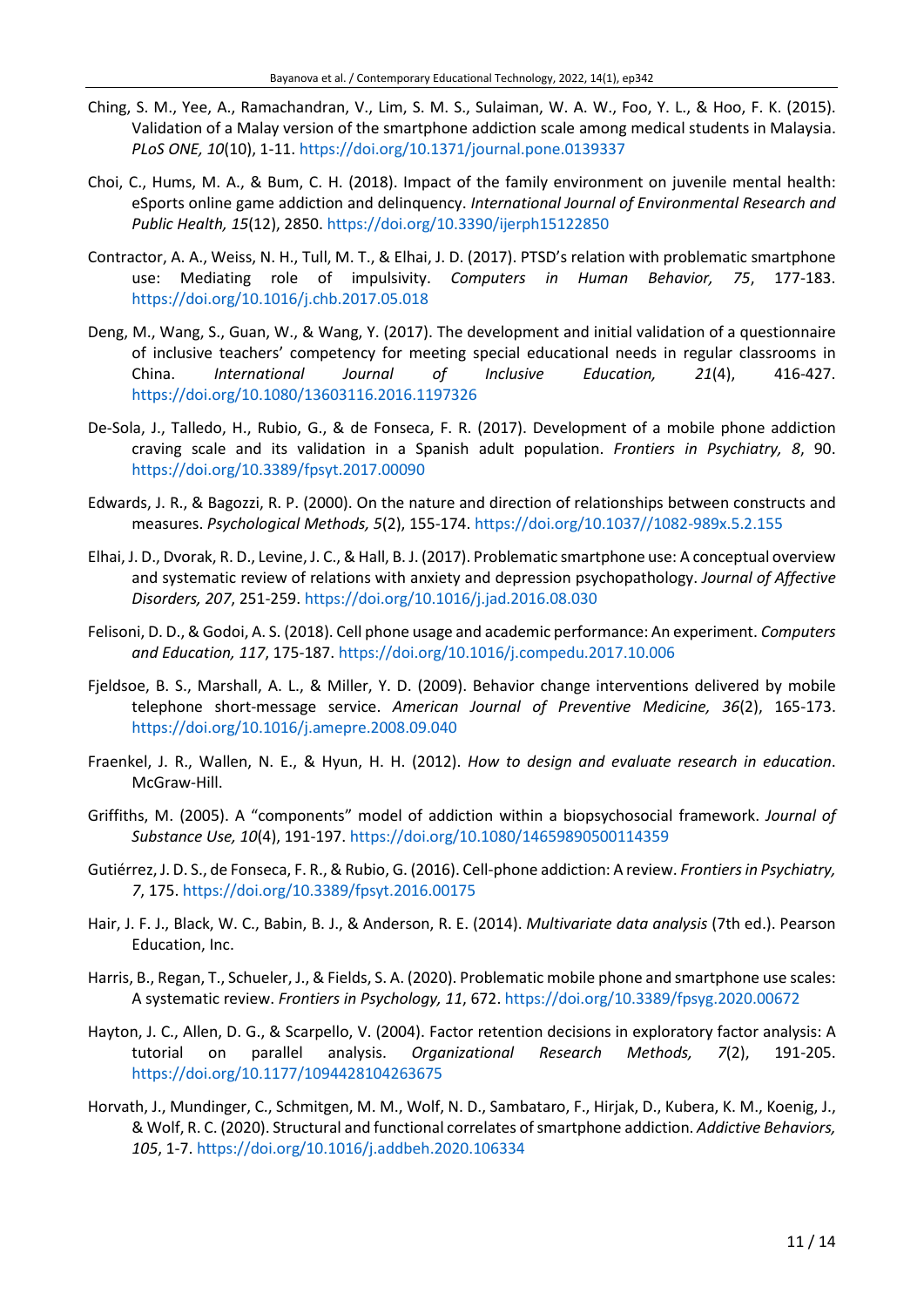- Huckins, J. F., da Silva, A. W., Wang, W., Hedlund, E., Rogers, C., Nepal, S. K., Wu, J., Obuchi, M., Murphy, E. I., Meyer, M. L., Wagner, D. D., Holtzheimer, P. E., & Campbell, A. T. (2020). Mental health and behavior of college students during the early phases of the COVID-19 pandemic: Longitudinal smartphone and ecological momentary assessment study. *Journal of Medical Internet Research, 22*(6), e20185. <https://doi.org/10.2196/20185>
- Jackson, D. L., Gillaspy, J. A., & Purc-Stephenson, R. (2009). Reporting practices in confirmatory factor analysis: An overview and some recommendations. *Psychological Methods, 14*(1), 6-23. <https://doi.org/10.1037/a0014694>
- Kline, T. J. B. (2005). *Psychological testing: A practical approach to design and evaluation*. SAGE. <https://doi.org/10.4135/9781483385693>
- Lepp, A., Barkley, J. E., & Karpinski, A. C. (2014). The relationship between cell phone use, academic performance, anxiety, and satisfaction with life in college students. *Computers in Human Behavior, 31*(1), 343-350. <https://doi.org/10.1016/j.chb.2013.10.049>
- Lin, Y. H., Chang, L. R., Lee, Y. H., Tseng, H. W., Kuo, T. B. J., & Chen, S. H. (2014). Development and validation of the smartphone addiction inventory (SPAI). *PLoS ONE, 9*(6), e98312. <https://doi.org/10.1371/journal.pone.0098312>
- Lopez-Fernandez, O. (2017). Short version of the smartphone addiction scale adapted to Spanish and French: Towards a cross-cultural research in problematic mobile phone use. *Addictive Behaviors, 64*, 275-280. <https://doi.org/10.1016/j.addbeh.2015.11.013>
- Marcolino, M. S., Oliveira, J. A. Q., D'Agostino, M., Ribeiro, A. L., Alkmim, M. B. M., & Novillo-Ortiz, D. (2018). The impact of mhealth interventions: Systematic review of systematic reviews. *JMIR MHealth and UHealth, 6*(1), e23. <https://doi.org/10.2196/mhealth.8873>
- Mikhaylovsky, M. N., Lopatkova, I. V., Komarova, N. M., Rueva, E. O., Tereschuk, K. S., & Emelyanenkova, A. V. (2019). Cyberbulling as a new form of a threat: A physiological, psychological and medicinal aspects. Electronic Journal of General Medicine, 16(6), em161. <https://doi.org/10.29333/ejgm/114268>
- Mitchell, L., & Hussain, Z. (2018). Predictors of problematic smartphone use: An examination of the integrative pathways model and the role of age, gender, impulsiveness, excessive reassurance seeking, extraversion, and depression. *Behavioral Sciences, 8*(8), 74. <https://doi.org/10.3390/bs8080074>
- O'Dea, S. (2021). Number of smartphone users from 2016 to 2021. [https://www.statista.com/statistics/](https://www.statista.com/statistics/330695/number-of-smartphone-users-worldwide/) [330695/number-of-smartphone-users-worldwide/](https://www.statista.com/statistics/330695/number-of-smartphone-users-worldwide/)
- Oviedo-Trespalacios, O., King, M., Haque, M. M., & Washington, S. (2017). Risk factors of mobile phone use while driving in Queensland: Prevalence, attitudes, crash risk perception, and task-management strategies. *PLoS ONE, 12*(9), e0183361. <https://doi.org/10.1371/journal.pone.0183361>
- Pavia, L., Cavani, P., Di Blasi, M., & Giordano, C. (2016). Smartphone addiction inventory (SPAI): Psychometric properties and confirmatory factor analysis. *Computers in Human Behavior, 63*, 170-178. <https://doi.org/10.1016/j.chb.2016.05.039>
- Rezaee, F., & Pedret, A. (2018). A critical review of Silicon Valley solutions for smartphone addiction. *Ideology, 3*(3), 189-196. [http://digitaldetox.org](http://digitaldetox.org/)
- Roberts, J. A., Pullig, C., & Manolis, C. (2015). I need my smartphone: A hierarchical model of personality and cell-phone addiction. Personality and *Individual Differences, 79*, 13-19. <https://doi.org/10.1016/j.paid.2015.01.049>
- Schumacker, R. E., & Lomax, R. G. (2004). *A beginner´s guide to structural equation modeling* (2nd Ed.). Lawrence Erlbaum Associates, Inc. <https://doi.org/10.4324/9781410610904>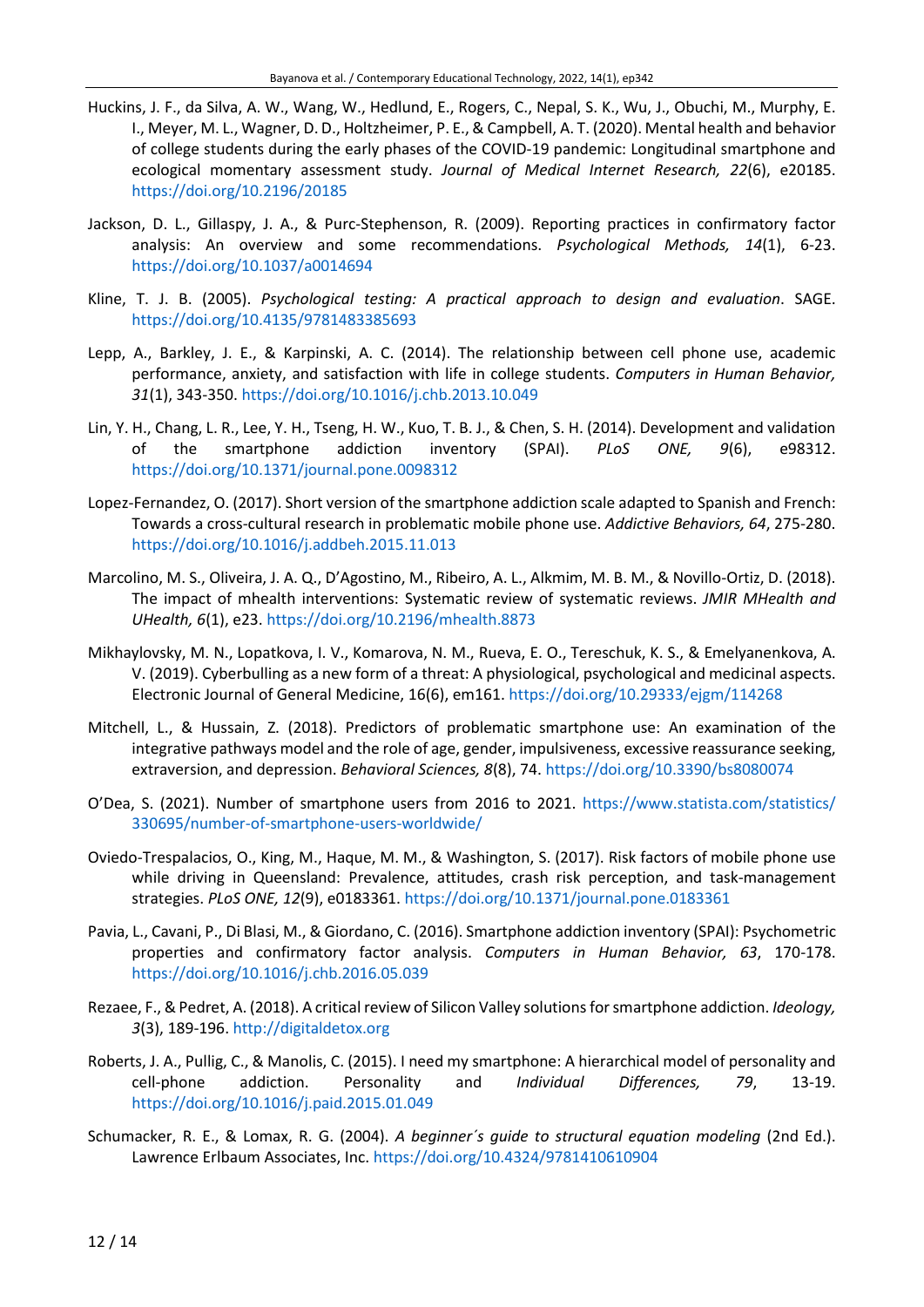- Stanislaus, S., Vinberg, M., Melbye, S., Frost, M., Busk, J., Bardram, J. E., Kessing, L. V., & Faurholt-Jepsen, M. (2020). Smartphone-based activity measurements in patients with newly diagnosed bipolar disorder, unaffected relatives and control individuals. *International Journal of Bipolar Disorders, 8*(1), 32. <https://doi.org/10.1186/s40345-020-00195-0>
- Taber, K. S. (2018). The use of Cronbach's alpha when developing and reporting research instruments in science education. *Research in Science Education, 48*(6), 1273-1296. [https://doi.org/10.1007/s11165-](https://doi.org/10.1007/s11165-016-9602-2) [016-9602-2](https://doi.org/10.1007/s11165-016-9602-2)

The Jamovi Project. (2021). Jamovi ((Version 1.6)). <https://www.jamovi.org/>

- Thomée, S., Härenstam, A., & Hagberg, M. (2011). Mobile phone use and stress, sleep disturbances, and symptoms of depression among young adults - A prospective cohort study. *BMC Public Health, 11*, 66. <https://doi.org/10.1186/1471-2458-11-66>
- Vezzoli, M., Colombo, A., Marano, A., Zoccatelli, G., & Zogmaister, C. (2021). Test for mobile phone dependence: Psychometric properties and confirmatory factor analysis. *Current Psychology*. <https://doi.org/10.1007/s12144-021-01449-5>
- Watkins, M. W. (2018). Exploratory factor analysis: A guide to best practice. *Journal of Black Psychology, 44*(3), 219-246. <https://doi.org/10.1177/0095798418771807>
- Williams, B., Onsman, A.,&Brown, T. (2010). Exploratory factor analysis: A five-step guide for novices. *Journal of Emergency Primary Health Care, 8*(3), 1-13. <https://doi.org/10.33151/ajp.8.3.93>
- Yates, A. (1987). *Multivariate exploratory data analysis: A perspective on exploratory factor analysis*. State University of New York Press. <https://doi.org/10.2307/1269132>
- Yong, A. G., & Pearce, S. (2013). A beginner's guide to factor analysis: Focusing on exploratory factor analysis. *Tutorials in Quantitative Methods for Psychology, 9*(2), 79-94. [https://doi.org/10.20982/](https://doi.org/10.20982/tqmp.09.2.p079) [tqmp.09.2.p079](https://doi.org/10.20982/tqmp.09.2.p079)
- Young, K. (2009). Internet addiction: Diagnosis and treatment considerations. *Journal of Contemporary Psychotherapy, 39*(4), 241-246. <https://doi.org/10.1007/s10879-009-9120-x>
- Yu, C.-Y. (2002). Evaluating cutoff criteria of model fit indices for latent variable models with binary and continuous outcomes [PhD thesis, University of California]. [http://repositorio.utn.edu.ec/bitstream/](http://repositorio.utn.edu.ec/bitstream/123456789/1207/3/PG%20175_Capitulo%20II.pdf) [123456789/1207/3/PG 175\\_Capitulo II.pdf](http://repositorio.utn.edu.ec/bitstream/123456789/1207/3/PG%20175_Capitulo%20II.pdf)

**Correspondence:** Almira R. Bayanova, Kazan (Volga Region) Federal University, Kazan, Russia. E-mail: [almira-djl@mail.ru](mailto:almira-djl@mail.ru)